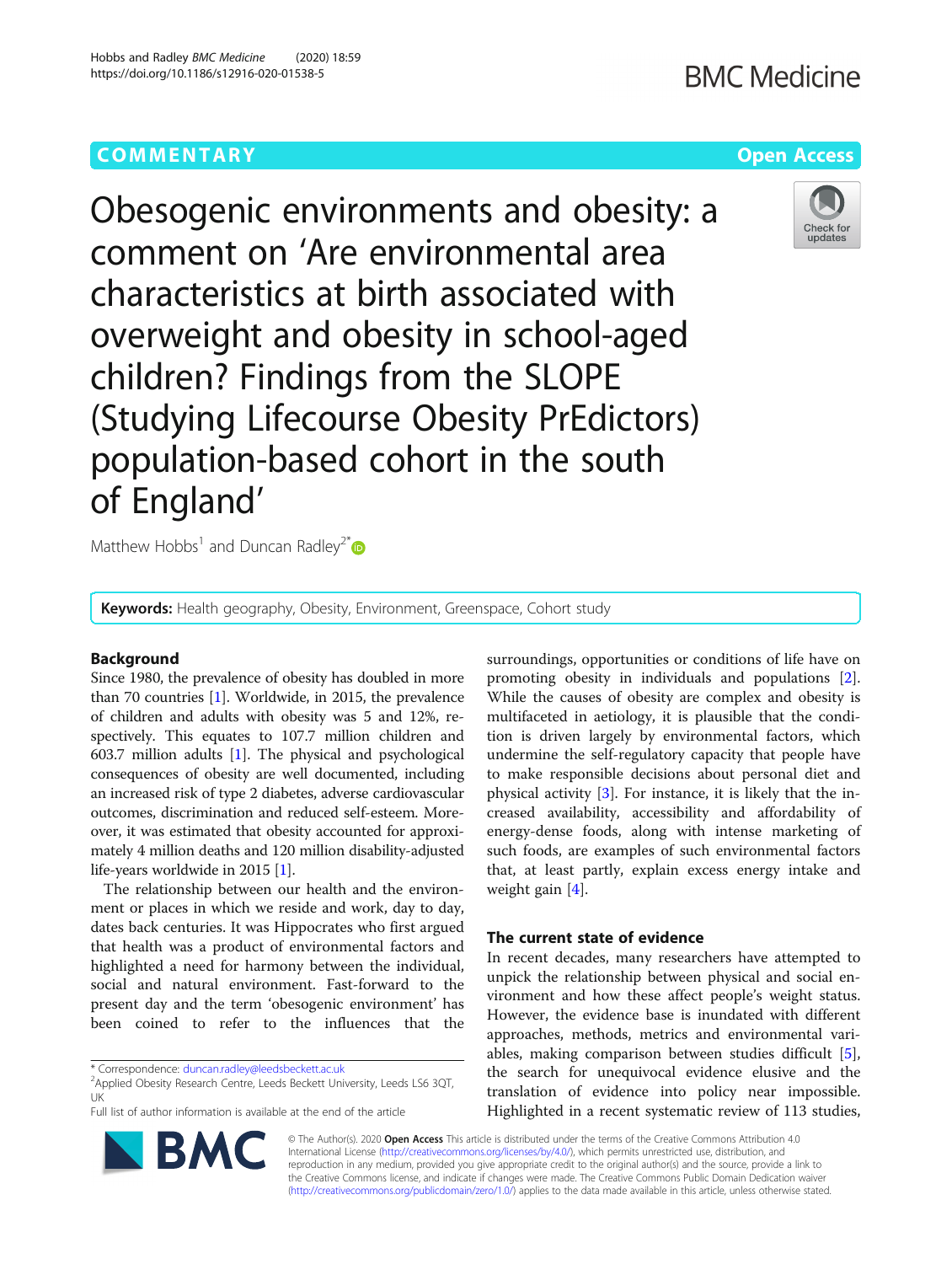null associations dominated across all measurement methods, comprising 76% of 1937 associations in total [[5\]](#page-2-0). The accompanying comprehensive appraisal of study quality indicated that, in general, study quality and methodological reporting were poor and study findings were at risk of bias. For instance, only three of the included papers (2.7%) contained all relevant details on how food outlets were geocoded. In addition to these methodological limitations, current evidence often relies on static definitions of exposure; for instance, around a participant's residential home address [\[6](#page-2-0), [7\]](#page-2-0). This is now well known as the 'Uncertain Geographic Context Problem'. Recently, Zhao et al. [\[7](#page-2-0)] showed that the contextual areas used to derive a particular environmental variable affect whether or not an environmental variable has a significant influence on participants' body mass index. Indeed, using global positioning systems to track movement has indicated that research often assumes that children and adults are less mobile than they really are. Further, most studies investigating links between environmental factors, such as fast-food outlets and obesity, are cross-sectional [[5](#page-2-0)], making any causal associations unclear.

#### The SLOPE study

The paper presented by Wilding et al. [\[8](#page-2-0)] provides a unique and important longitudinal addition to current evidence. Using a population-based cohort in the south of England, the authors examine how environmental characteristics, including greenspace, walkability, supermarket density, unhealthy food outlet relative density, spaces for social interaction and air quality at birth are associated with overweight and obesity in school-aged children (14,084 children aged 4–5 years and 5637 aged 10–11 years). It is particularly important to consider these age groups of children given recent evidence from the English 2018/19 National Childhood Measurement Programme, which showed 9.7% of reception class children (aged 4–5 years) were obese, while the prevalence of obesity in year 6 children (aged 10–11 years) was 20.2% [\[9\]](#page-2-0). This use of a large dataset of routine data reduces the risk of sampling bias and increases the power to detect meaningful associations between exposure and change in the outcome. Of note, the authors assigned area characteristics on an annual basis (except for walkability) to maximise the relevance of estimated exposures. This considerable methodological effort should be commended.

The use of longitudinal data should also be recognised, since many research studies can only aspire to such longitudinal exposure measures. Furthermore, by conducting subanalysis of children who moved home lower super output area between birth and weight measurement, the study was strengthened by accounting for population migration. This is important because longitudinal designs can address residential self-selection bias by establishing temporality  $[10]$ ; accounting – for instance – for residential relocation that may be triggered by events such as marriage or employment changes, which may also influence health-related behaviours and subsequent health outcomes  $[10]$  $[10]$  $[10]$ . The study concludes that increased access to greenspace and the subsequent protection of greenspace may have a role in early prevention of childhood obesity. While effects were often small, these are likely to be meaningful in effect size when considered at a population level. Future research may wish to consider confounders that the authors recognised, but were unable to adjust for, including paternal factors, maternal diet in pregnancy, parental diet and physical activity, family income, child's diet and physical activity.

#### Conclusions

While there is much work to be done to better understand how the environment in which we reside and work affects both our behaviours and health, Wilding et al. (8) provide an important contribution to the current state of evidence. There continues to be growing interest in the environmental determinants of health outcomes and health behaviours. However, as we outline, there are several notable strengths that can be taken from this article in future research. We hope these strengths are recognised and will be considered and incorporated in the development of future research, where feasible.

#### Acknowledgements

Not applicable.

#### Authors' contributions

MH led the write up of the publication with the support of DR. Both authors read and approved the final manuscript.

#### Funding

Not applicable.

#### Availability of data and materials

Not applicable.

#### Ethics approval and consent to participate Not applicable.

### Consent for publication

Not applicable.

#### Competing interests

The authors declare that they have no competing interests.

#### Author details

<sup>1</sup>Health Sciences, University of Canterbury, Private Bag 4800, Christchurch 8140, New Zealand. <sup>2</sup>Applied Obesity Research Centre, Leeds Beckett University, Leeds LS6 3QT, UK.